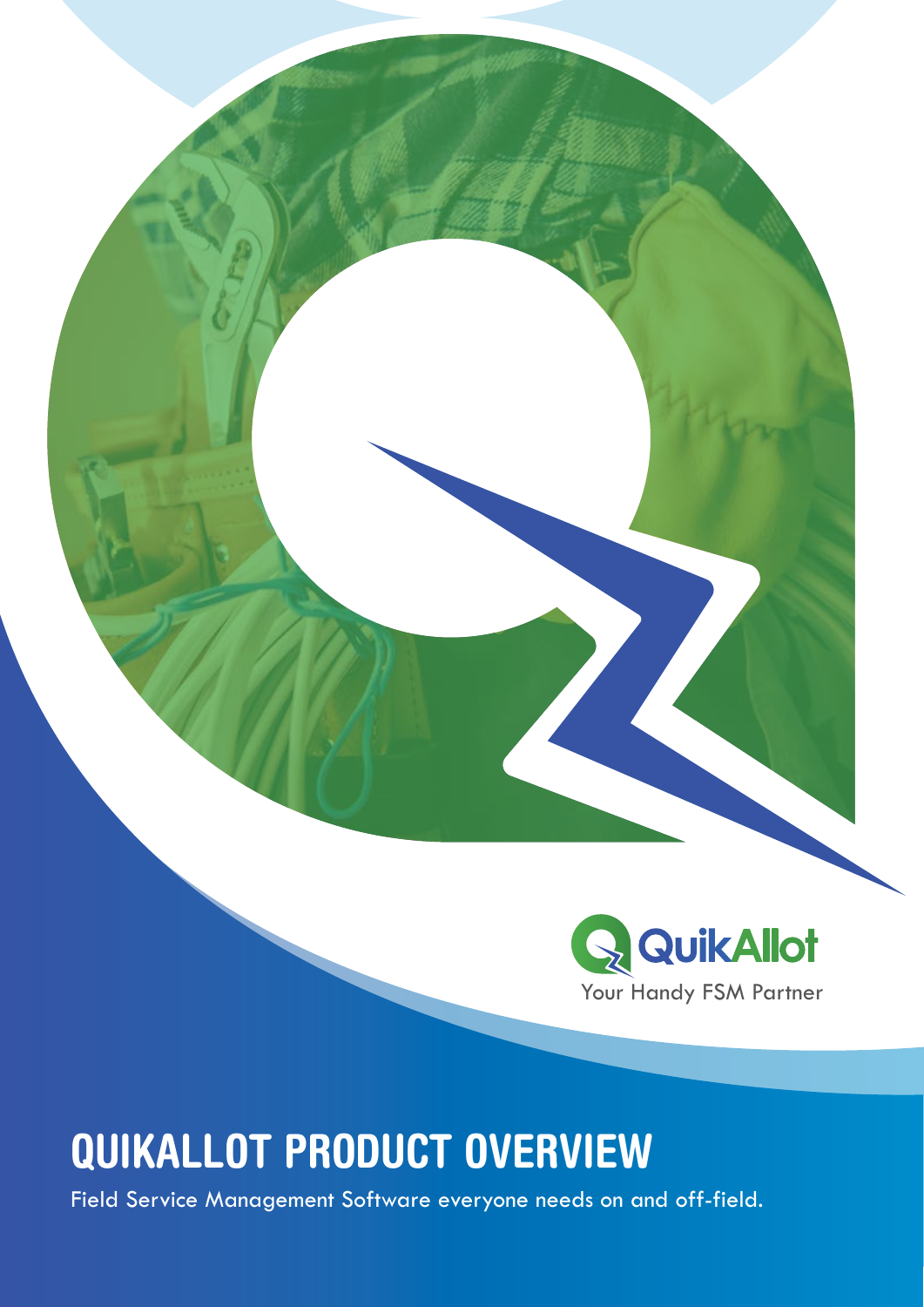# Your Profile

# Let's See Your Story

Are you always struggling to collect user complaints and delegate them to on-field personnel?

Is field service management synonymous with paperwork?

Do you face a lot of inconvenience in maintaining timesheets?



Wondering why your once profitable venture is now plummeting downwards?

We understand the difficulties field service management brings along. Off-field hassles come in the form of unpunctual job deployment, inefficient managing of work and more paperwork than one can handle! Similarly, the field executive often struggles to navigate to the right location, manage job resources effectively and bill the customer seamlessly.

What you and your venture need is the right software to assist you with field service management!

## Presenting to You - QuikAllot

Presenting to You - QuikAllot QuikAllot is a cloud-based field service management software designed for industries across all verticals - be it service or product oriented! This stellar system helps make user request collection and job delegation a smooth process. The office-side executives will face no hassle in taking user complaints and delegating it in an organized manner, and the field-side technicians will be able to receive jobs, manage the respective job resources, and bill customers punctually.

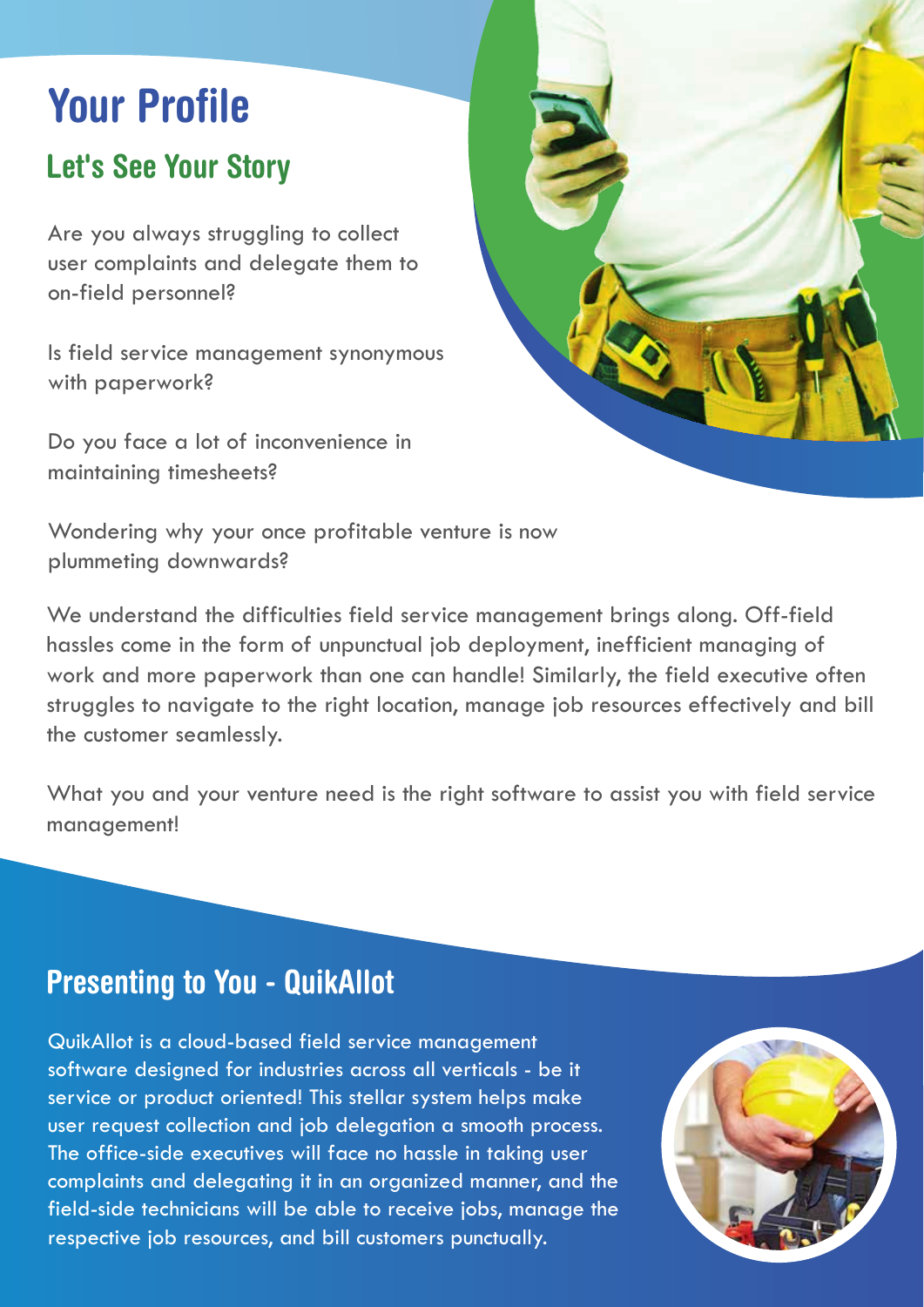# SCALE YOUR BUSINESS LIKE NEVER BEFORE

With QuikAllot, you will be able to digitize your business completely. Say goodbye to paperwork and manual field service management. Backed by our amazing cloud-based tool, you will be able to run your field management venture from anywhere, at any time!

The QuikAllot mobile app helps field technicians navigate to job locations precisely, manage the equipment they need without any hassle, and give the customer an easy billing experience. QuikAllot enables you to boost customer satisfaction tremendously.

# Where QuikAllot Can Be Employed

Our field service management system serves to cater to a number of industries like:



- **HVAC**
- Plumbing
- **•** Electrical
- **IT & Computer Repair**
- **Building and Construction**
- Alarm and Security
- **Fire Protection**
- **Equipment Maintenance**
- **Facilities Maintenance**
- General Maintenance
- **Cleaning Services**
- **Elevator**
- **Pest Control**
- **•** Telecommunication

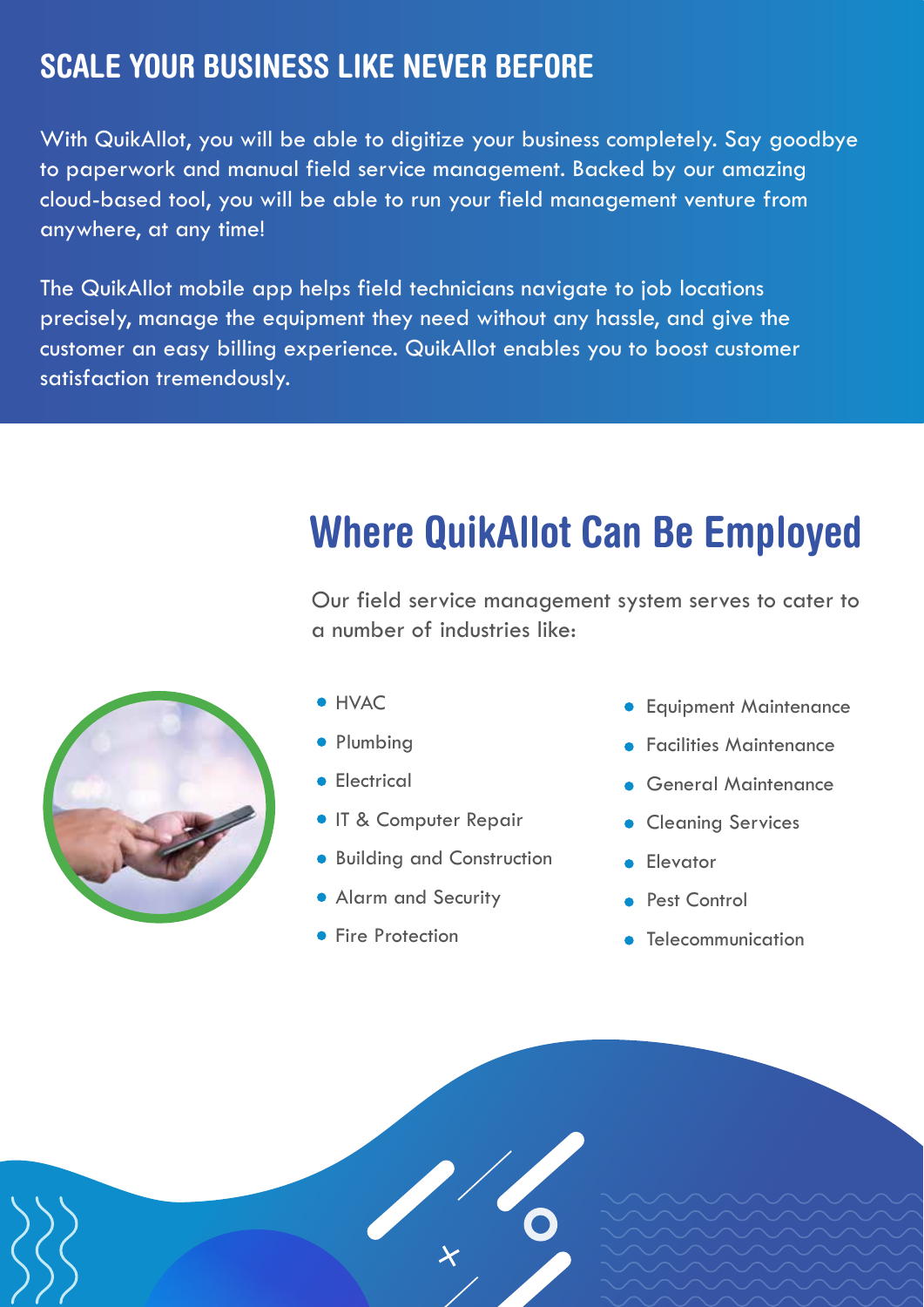# What Makes QuikAllot an Incredible Choice?

- Automate the entire workflow
- Improve customer satisfaction
- Reduce operational costs
- Boost your ROI hugely
- Enhance staff efficiency
- Increase first time fix rates
- Run your business from anywhere
- Remove the need for paperwork
- Manage your staff remotely
- Race ahead of the competition

# Why We Are Every Customer's Favorite



QuikAllot comes ready to power your field service management business with everything necessary to make your workflow convenient.

Delegate jobs, track them, manage job resources, invoice efficiently, make billing swift, provide superior customer experience - these are only some of the many impeccable benefits QuikAllot provides you with.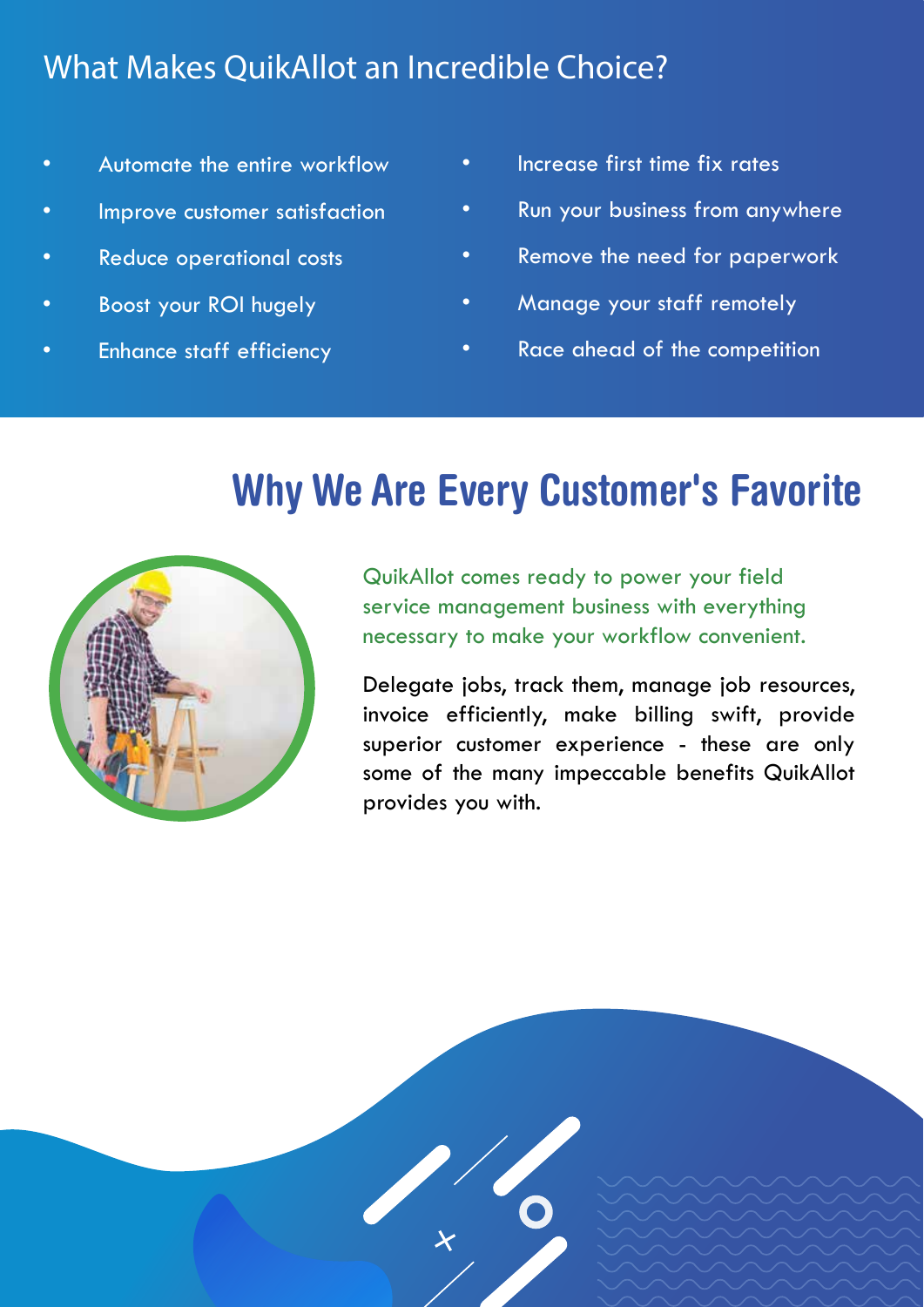

### **Scheduling & Dispatching**

Schedule the right technician, with the right tools, at the right time with just a few clicks.



### **Work Order Management**

Ensure effective tracking and maintaining end-to-end workflows and improve business efficiency.

### **Customer Management**

Enhance customer satisfaction, and gain a bird view of customer details with the QuikAllot CRM feature.



### **Team Management**

Track from back-end employees to field technicians and manage workflows and projects.



Gain full control of your inventories, such as tools & materials, irrespective of the project sizes.



Reduce risks, manage preventive maintenance and SLAs efficiently and automate planned maintenance, work orders, and invoices. **Local State** DOLOR SIT AMET



#### **Customer Portal**

Convenience at its best! A powerful self-service center, customers can raise complaints with few taps on the mobile.



Get real-time updates on job costs; use the data for future projects, and accurate labor and overhead job costs.



### **GPS Tracking**

consectetuer adipiscing elit Effectively monitor your field technician's location, the technician's work process, and the job completion time throughout the day.

**LOREM IPSUM DOLOR SIT**

**LOREM IPSUM**

**DOLOR SIT AMET**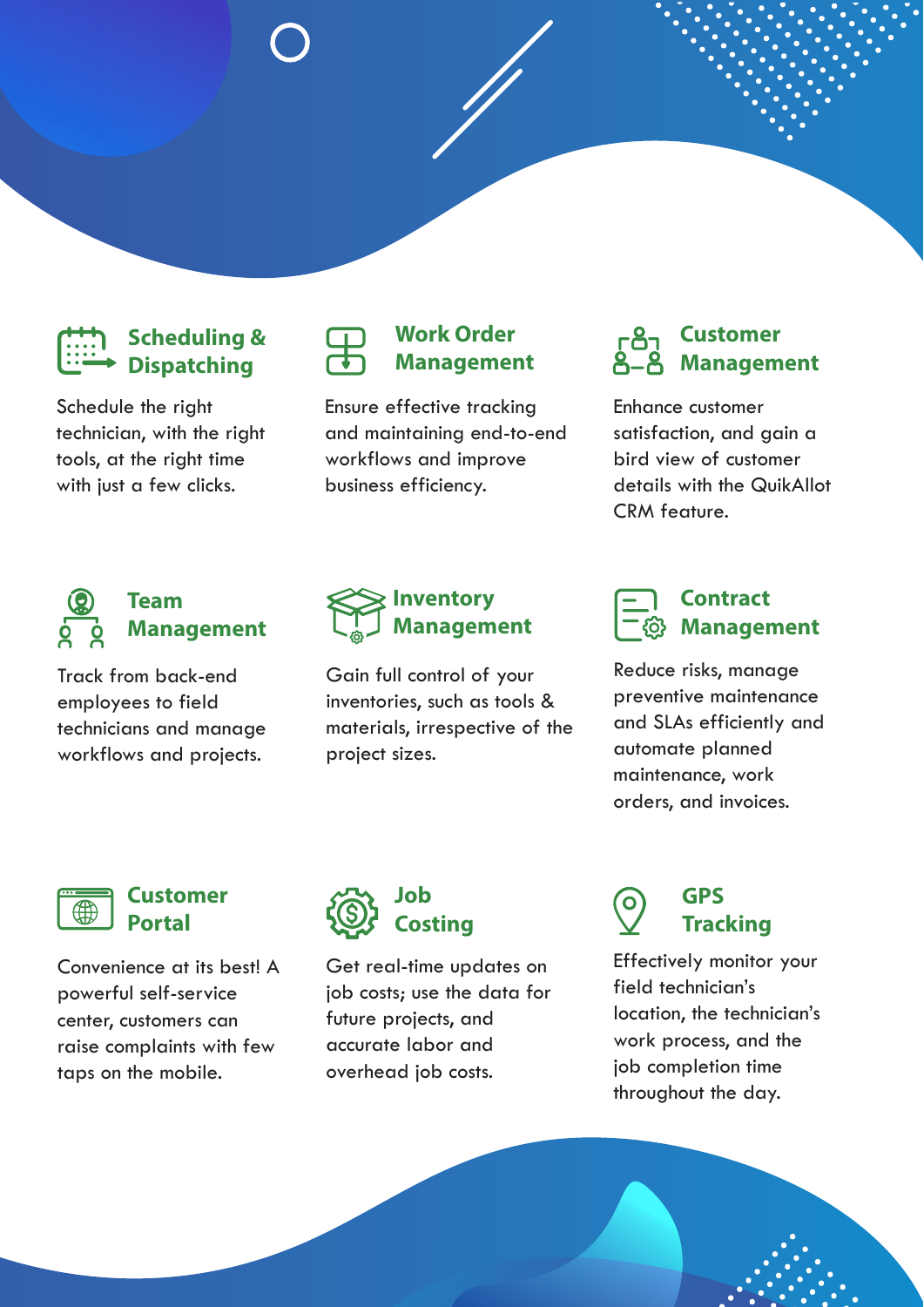### **Attendance Tracking**

Quickly and accurately track employee work time and attendance with QuikAllot.



The software facilitates a seamless photo capturing feature to confirm resolution before closing a ticket.



Ensure authentication of transactions with paperless documentation and increase customer satisfaction.



Gain the edge on the competition and access automatically synchronized data.



Send accurate and instant invoices to your clients and maintain a positive cash flow.

| <b>Reporting</b> |
|------------------|
|------------------|

Drill down business data and compile customizable reports.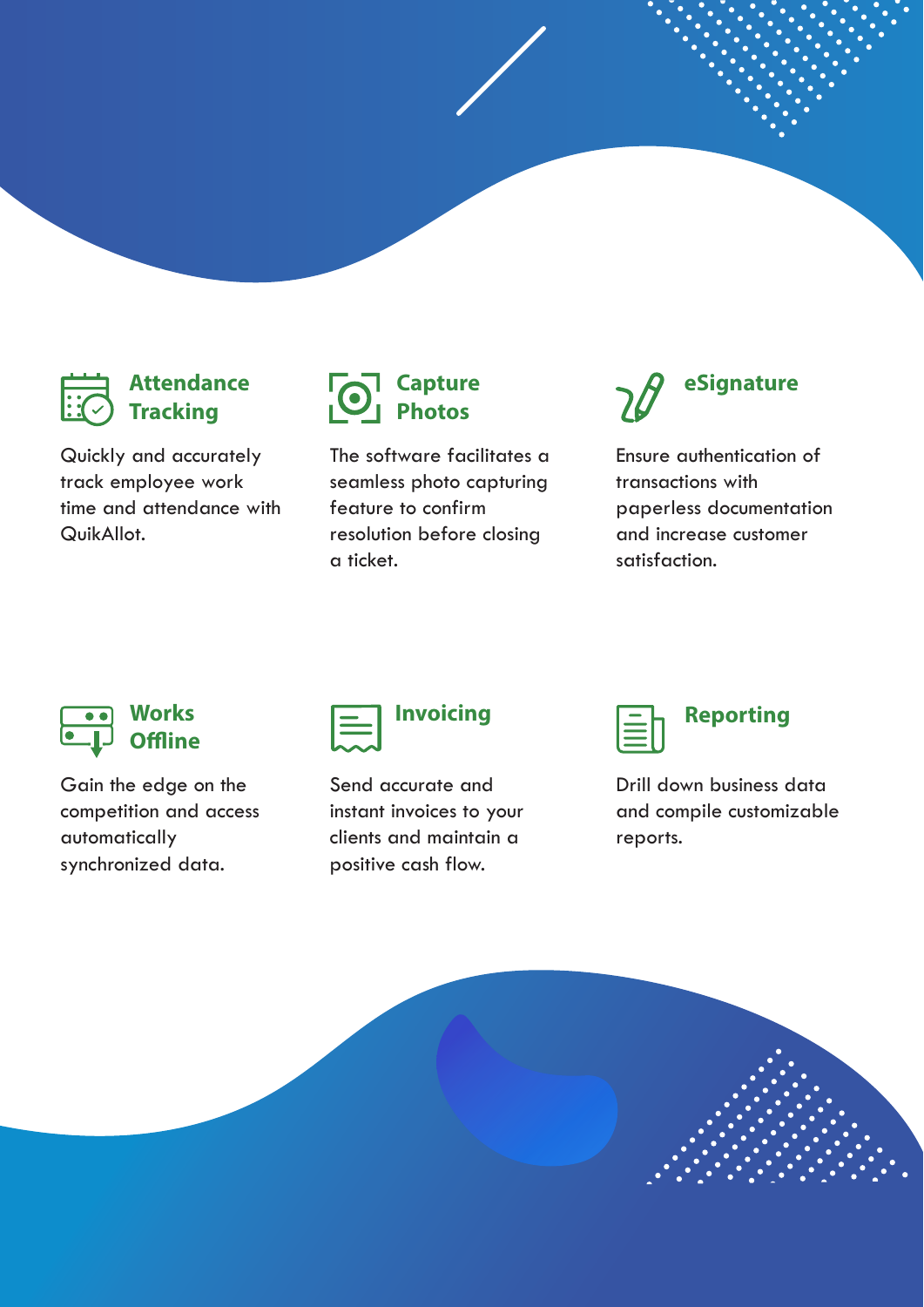# QuikAllot is Exceptional

QuikAllot elegantly combines affordability with functional excellence. In today's ever-expensive market, finding a premium field service management tool is going to be accompanied with premium costs. But QuikAllot is here to change the trends by making high-end functionality available for easily manageable costs.

With our easy-to-use interface that is both reliable and extensive, your field service management business will be able to scale phenomenally. Powered by cloud technology, QuikAllot removes the hindrance of location and allows you to manage your venture from anywhere. Digitized, streamlined and automated, QuikAllot is the perfect technological partner for modern FSM businesses.

### BUILT FOR ALL MODERN INDUSTRIES

QuikAllot has been designed to meet the needs of every FSM industry. We understand the many needs that field management businesses have, and hence, have developed QuikAllot in a very versatile manner, to fit into any FSM vertical.

### TOP-NOTCH SUPPORT

We provide the best-in-class on-boarding to our users without levying any underlying costs. You will be adept with the tool in no time! Depending on your experience with field management tools, we will tailor our tutoring to ensure there are no learning gaps left behind. Our coaching isn't designed to be static and redundant. We understand that different levels of guidance are required, and we strive to provide the same. Being cloud-driven, we provide you with unrivaled online support, in times you find convenient. When in doubt, our remote support team will assist you through your many queries and make sure you are equipped with the necessary knowledge.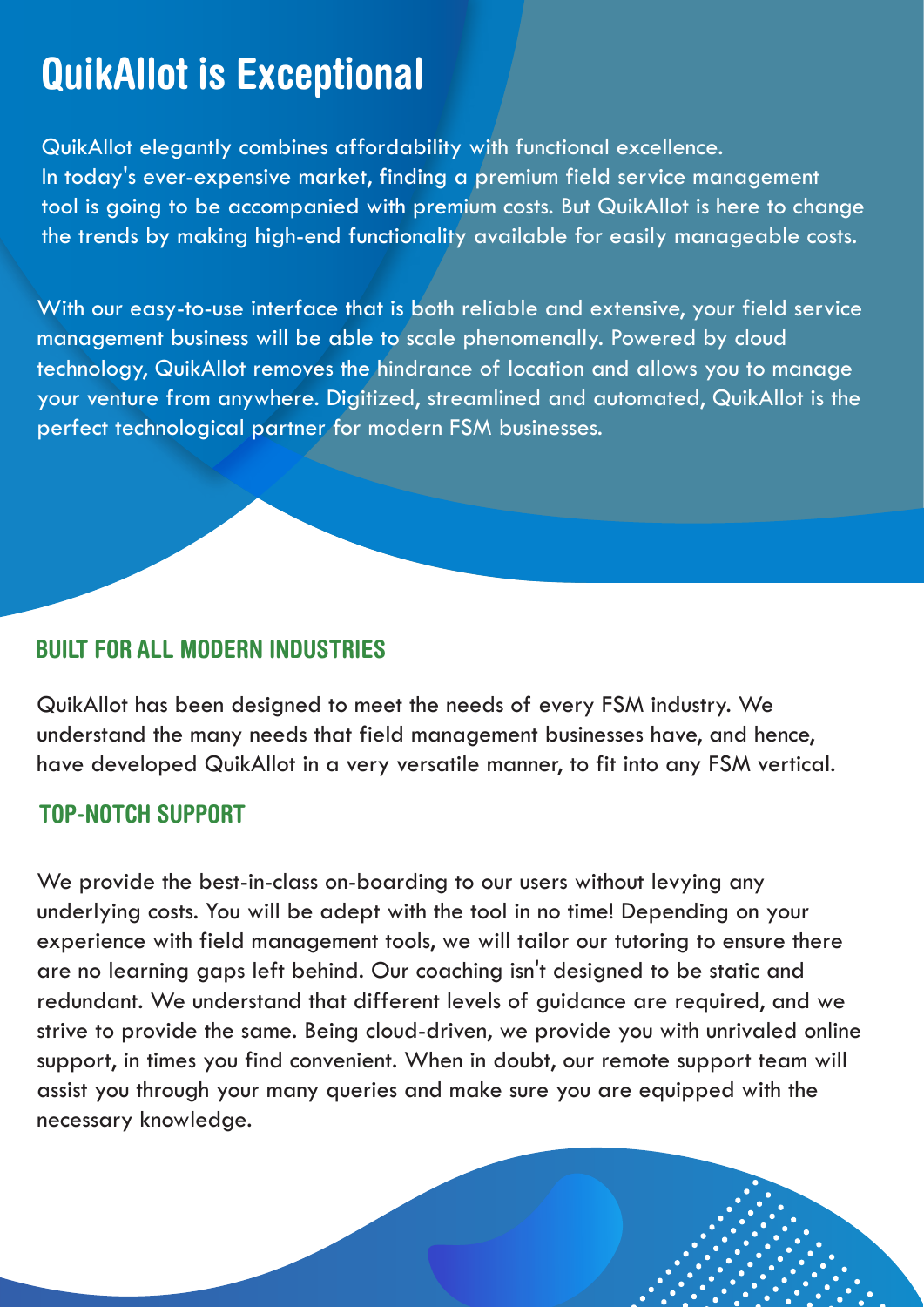### YOU FIRST, ALWAYS

We are always looking to make QuikAllot a better version of itself to continue fitting your varying needs. Every feedback and suggestion you give, we take very seriously. At the end of the day, our product exists to provide you with the best possible experience!

## WE GROW TOGETHER

QuikAllot stands out in a subscription-based pricing model by surpassing our customers' expectations. Designed for the 'My Business and My Way' organizations, choose the subscription model that best fits your needs and only pay for the selected number of staff. Make QuikAllot your brother-on-field and flourish splendidly.

On several occasions, it is poor backend software that keeps businesses from growing. Accompanied by the right FSM tool, your venture is bound to see staggering levels of success.

### We Work With…

Convenience comes with integration, which is why QuikAllot can be integrated with a number of third-party applications to make processes efficient.



**Quick Books**

Quickbooks integration makes accounting several times easier, and working with QuikAllot all the more better.



Payment **Gateway**

Payment gateways of all sorts can be paired up with QuikAllot, making invoicing and billing a seamless process.



**Outlook Integration**

QuikAllot can be integrated with Outlook to automatically fetch job requests and make the delegation process easier.